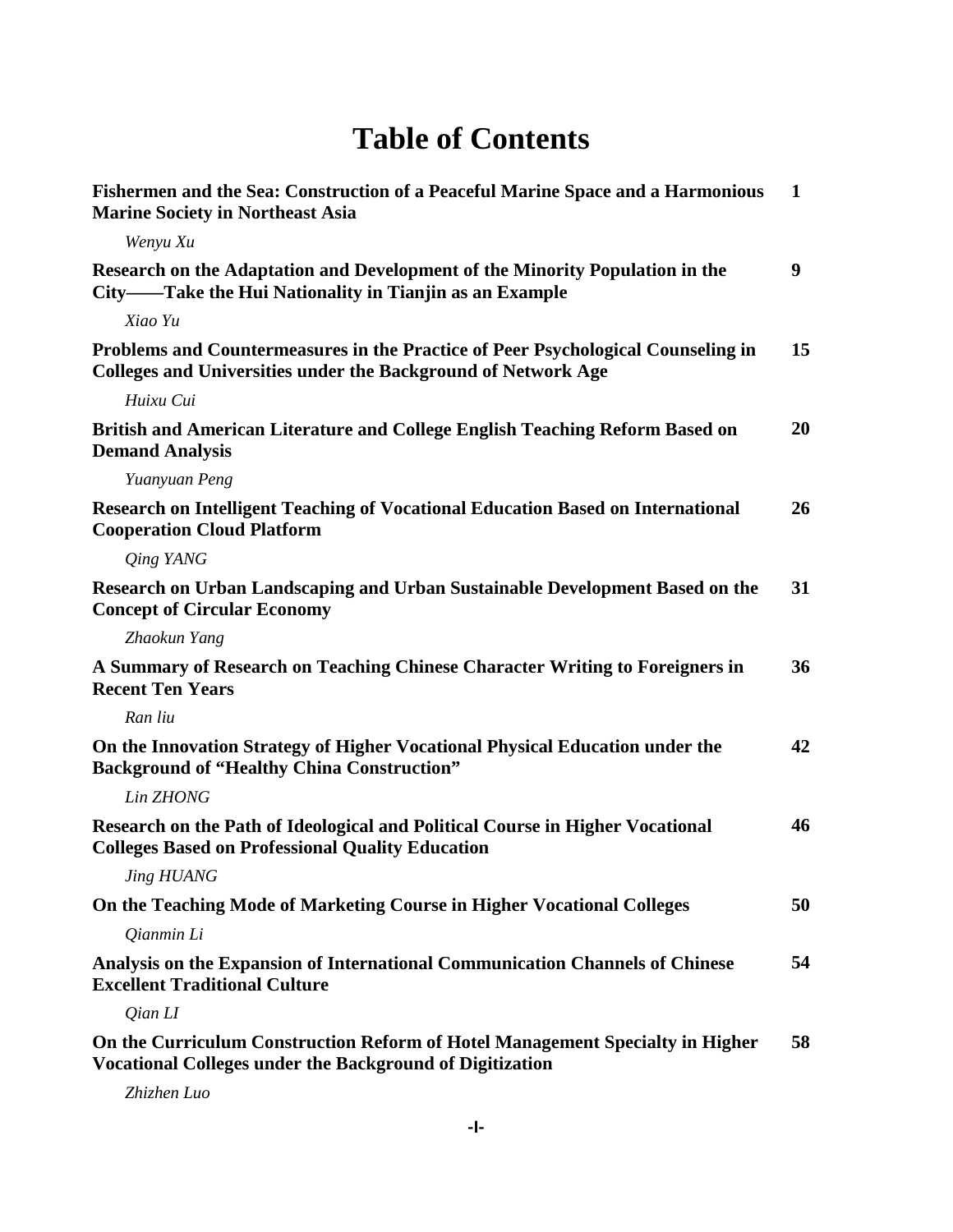| Analysis on the Training Countermeasures of Applied Talents in Business<br><b>Administration in Higher Vocational Colleges</b>                                                       | 62         |
|--------------------------------------------------------------------------------------------------------------------------------------------------------------------------------------|------------|
| Chengping Yi                                                                                                                                                                         |            |
| On the Diversified Creative Development Path of Minority Chorus Art in Modern<br><b>Environment</b>                                                                                  | 66         |
| Ang LI                                                                                                                                                                               |            |
| Research on the Key Technical Index System for the Construction of High-Quality<br><b>Industrial Enterprises</b>                                                                     | 70         |
| Na LIU                                                                                                                                                                               |            |
| <b>Course Construction and Practice of Computational Electromagnetics</b>                                                                                                            | 75         |
| Li LUO, Tingting Tang, Xiuying Gao, Wenjuan Wu, Xiao LIANG                                                                                                                           |            |
| Relying on the Industrial University and the Deep Integration of Industry and<br><b>Education, Cultivate Intelligent Manufacturing Application-Rriented</b><br><b>Undergraduates</b> | 80         |
| Di ZHANG                                                                                                                                                                             |            |
| Free Expression in the Internet Age -- Aesthetic Characteristics and Value<br><b>Significance of Network Films</b>                                                                   | 86         |
| Yiyang Zhang, Xuebiao Niu                                                                                                                                                            |            |
| The Particle "Zhe" in Mandarin and the Role of Information-Network Technology in<br>Teaching "Zhe"                                                                                   | 90         |
| Jinghan Zeng, Ting ZHANG                                                                                                                                                             |            |
| Research on the Application of Smart Classroom in Practical Teaching in Military<br><b>School</b>                                                                                    | 96         |
| Ziyan Shi, Bolin Cheng, Liangsi Wang                                                                                                                                                 |            |
| <b>Evaluation of Rural Tourism Development Environment in Chengdu Based on PSR</b><br><b>Model</b>                                                                                   | 102        |
| Bin ZHOU, Ping HUANG                                                                                                                                                                 |            |
| Application of Financial Management in Life Cycle Management of Engineering<br>Project                                                                                               | 114        |
| Xia GU                                                                                                                                                                               |            |
| Implement the Teaching Concept into the Classroom and Improving the Ability of<br><b>Teaching Reform</b>                                                                             | 118        |
| Fang HE, Dou JI                                                                                                                                                                      |            |
| <b>Research on Hospital Intangible Assets Management</b>                                                                                                                             | 122        |
| Huan QIAN                                                                                                                                                                            |            |
| Practical Innovation of "CPC History Education" under The Action of Algorithm<br><b>Mechanism</b>                                                                                    | <b>126</b> |

*Shuangquan Deng, Jingjing Feng*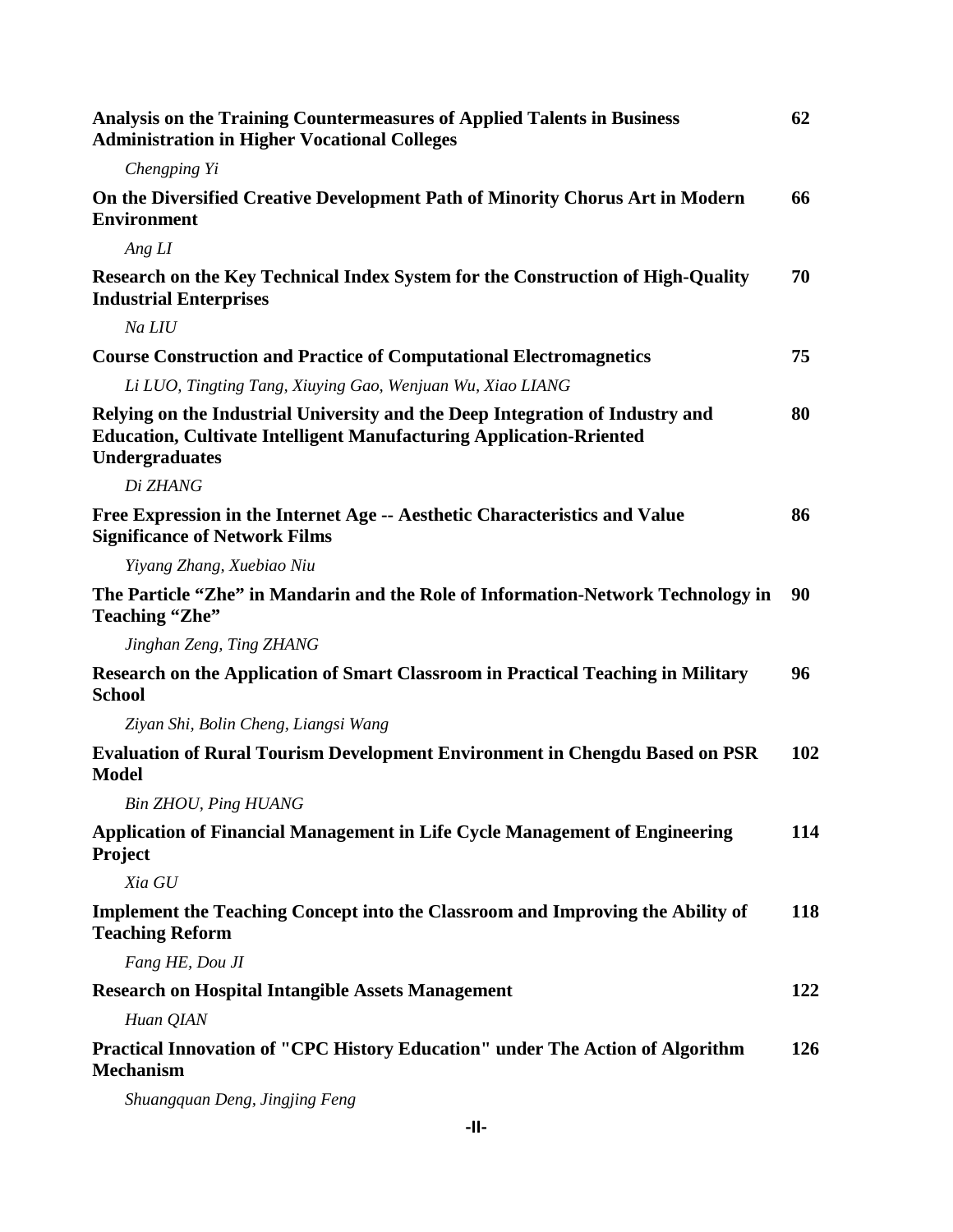| <b>Exploration and Expression of Space in Italian Renaissance Painting</b>                                                                | 130 |
|-------------------------------------------------------------------------------------------------------------------------------------------|-----|
| Ran BI                                                                                                                                    |     |
| The Impact of Family Size and Siblings on Chinese Students' Academic Performance                                                          | 134 |
| <b>Meiling Guo</b>                                                                                                                        |     |
| The Correlation between Good's Complexities and Ikea Effect                                                                               | 144 |
| Jiazheng Wen                                                                                                                              |     |
| Research on the Relationship between Executive Compensation and Enterprise<br><b>Innovation</b>                                           | 148 |
| Chiyin Wang                                                                                                                               |     |
| A Probe into the Aesthetic Image in the Piano Performance Art from the Perspective<br>of Psychological Quality                            | 152 |
| Hongyu Li                                                                                                                                 |     |
| Research on the External Communication Strategy of Mainstream Media in the New<br><b>Media Environment</b>                                | 156 |
| Yanan Tan                                                                                                                                 |     |
| <b>Palmer's Cultural Linguistic Image Translation Study</b>                                                                               | 161 |
| Jiahuan Xu                                                                                                                                |     |
| The Fusion of Qidan Culture and Animation Art in the Liao Dynasty under the<br><b>Background of Globalization</b>                         | 165 |
| <b>Bo ZHANG</b>                                                                                                                           |     |
| News Dissemination and Strategy of Public Crisis Events in the Internet Age                                                               | 170 |
| Xinhui Zhang                                                                                                                              |     |
| Research on the Relationship between "Intangible Cultural Heritage" Digital<br><b>Technology and the Development of Cultural Industry</b> | 174 |
| Shen ZHUANG                                                                                                                               |     |
| Research on the Path of Community Governance and Service Innovation in the<br><b>Internet+ Context</b>                                    | 180 |
| Xufeng An                                                                                                                                 |     |
| Research on the Efficiency of Industrial Policy Incentive Resource Allocation Based<br>on DID Model                                       | 186 |
| <b>Tingting Chang</b>                                                                                                                     |     |
| Research on the Color Aesthetic Characteristics of Chinese Folk Art Based on the<br><b>Cultivation of Creativity</b>                      | 192 |
| Xuedi Guo                                                                                                                                 |     |
| The Principles and Contents of Physical Fitness Training for Sports Dance                                                                 | 197 |
| Peng HUANG                                                                                                                                |     |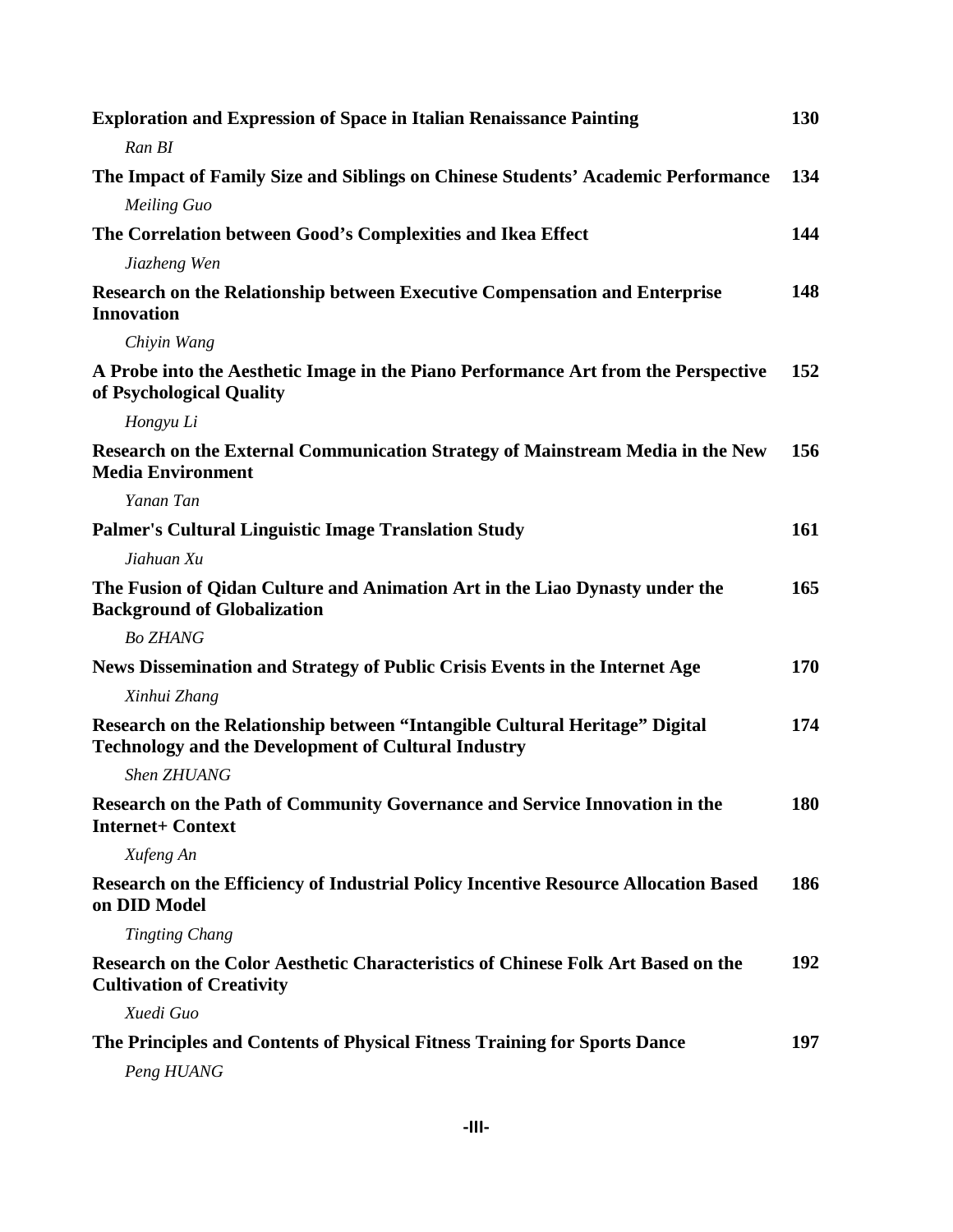| To What Extent Has Government Intervention Impacted The Manufacturing And<br><b>Costs Of Private Space Launch Service Firms In The Oligopoly Market</b> | 203 |
|---------------------------------------------------------------------------------------------------------------------------------------------------------|-----|
| Skye Li                                                                                                                                                 |     |
| Research on the Talent Cultivation Model of Accounting Major "Combination of<br><b>Competition and Education" under the OBE Concept</b>                 | 208 |
| Yuan TIAN                                                                                                                                               |     |
| Research on the Diversified Protection Method of Macao Cultural Heritage Based on<br><b>New Media Technology</b>                                        | 214 |
| Qiang ZHAO                                                                                                                                              |     |
| On the "Zombie Culture" in Hong Kong Zombie Films in the 1980s                                                                                          | 219 |
| Yunxi Liu                                                                                                                                               |     |
| An Experimental Study of English Vocabulary Learning Strategies Training for<br><b>College Students</b>                                                 | 225 |
| Xiaoru Zhao                                                                                                                                             |     |
| On the Teaching Reform of Chinese Language and Literature Specialty under the<br><b>Mode of Open Education</b>                                          | 231 |
| Xiaoxiao Liu                                                                                                                                            |     |
| The "Changed" and "Unchanged" in the Reform of Ideological and Political<br><b>Teaching in Higher Vocational Colleges</b>                               | 235 |
| Xiaocheng Wang                                                                                                                                          |     |
| Research on the Innovative Path of Ideological and Political Teaching in Higher<br><b>Vocational Colleges</b>                                           | 239 |
| Shaobo Zhai                                                                                                                                             |     |
| Applying Production-oriented Approach to College English Education: An Action<br><b>Research</b>                                                        | 243 |
| Tingting Sun, Xuefei Peng, Bing YAO, Yilian Qi                                                                                                          |     |
| Research on Brand Performance Evaluation Index System of Local Original Clothing<br><b>Brand Under E-commerce Environment</b>                           | 248 |
| Liyi Liu, Lu Zhang, Jiahong Yu                                                                                                                          |     |
| How to Promote the High-quality Marine Economic Development by Marine<br><b>Technological Innovation</b>                                                | 256 |
| Fan Wu                                                                                                                                                  |     |
| The Research on the Dynamic Mechanism and Mode of the Integration of Rural<br><b>Primary, Secondary and Tertiary Industries</b>                         | 264 |
| Niaoer Yao, Can Xu                                                                                                                                      |     |
| Deepen the Family Civilization Construction, Carry Forward the Family Style<br><b>Culture in the New Era</b>                                            | 274 |

*Zijun Li*